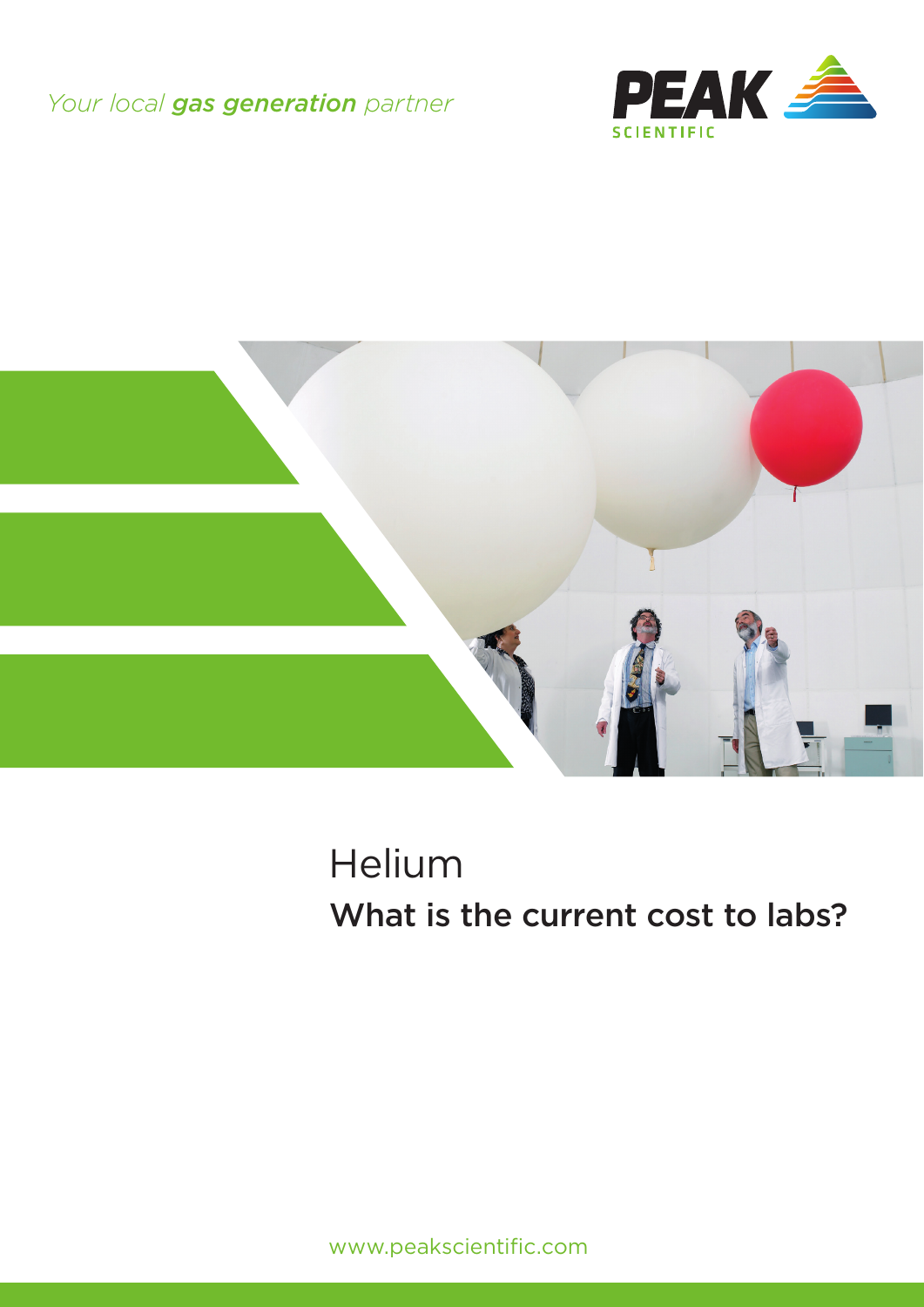## **Helium - What is the current cost to labs?**

**Ed Connor DR. SC.** GC-MS Application Specialist



#### The new helium surplus - At what cost to labs?

*Talk of a helium crisis following the shortage of 2013 appears to have subsided thanks to increased worldwide production, with labs now readily able to obtain helium. Here we look at what has happened over the last 2 years since the global helium shortage was the hot topic in GC, where do we currently stand and what is the outlook in the short term?*

#### Helium Auctions

A few weeks ago 275 million cubic feet (MCF) of crude helium were auctioned off from the Federal Reserve and sold to bidders from Air Products, Praxair and a small number of other companies for a total of \$28.54M1 . This auction followed a 2014 auction of 93 MCF of helium that was sold for just over \$15M2. The auctions were mandated by the helium stewardship act (HSA) of 2013 which was rushed through US Congress in 2013 to extend the operational lifetime of US Federal reserve in Amarillo, TX. Increasing amounts of crude helium are set to be auctioned off from the Federal Reserve annually until 2018.

A recent meeting of the Committee on Natural Resources in the US House of Representatives revealed that the large refining companies such as Air Liquide, Praxair and Air Products bought helium at inflated prices in an effort to stabilize their supply of helium as well as keeping smaller players out of the market<sup>3</sup>. Their strategy is apparently to sell helium refined from other sources such as Air Products' new helium refinery at Doe Canyon in Colorado<sup>4</sup> and to then draw on their Federal Reserve stocks when demand outstrips production. This strategy should ensure supply in the short-term, although labs will be conscious that the price of helium has almost doubled over the past 24 months<sup>5</sup> meaning that although laboratories are not necessarily going to have to worry about sourcing helium, they may have to think hard about how they are going to pay for it. Prof Halperin, of Northwest University who testified at the Committee on Natural Resources oversight hearing in June 2015 voiced concern about availability of liquid helium for research purposes. stating that "as the price has gone up, we have been forced to choose between abandoning a research project or laying off employees and students"6.

#### Present perspective

One strategy that many labs are now employing is to look at using alternatives to helium in applications for which helium is non-essential. In gas chromatography (GC), helium, nitrogen and hydrogen are most commonly used as carrier gases with helium being the most widely used. Over the past 3 years there has been a great increase in information regarding use of alternative carrier gases with particular focus on hydrogen. The performance of hydrogen at higher linear velocities provides obvious advantages to laboratories that are looking to increase their throughput of samples without compromising on sample quality. One problem facing some labs is that the methods that they use are not approved for use with hydrogen carrier gas, or that performance is impaired when using hydrogen. These are obviously situations where it is essential for labs to continue using helium; however, by switching to hydrogen or nitrogen where helium is not critical to the method's performance labs will find that they can conserve their helium for use in essential applications or methods.

In the face of consumer pressure, the major manufacturers of GC have developed a number of new products to either reduce helium consumption, or to allow customers to use alternative carrier gases. Thermo have tested all of their GC products for hydrogen compatibility as well as developing a new split/splitless inlet which uses nitrogen for all purge and split flows, meaning that helium is used only for column flow<sup>7</sup>. Agilent were perhaps the most proactive throughout the helium crisis in terms of educating and enabling users to switch carrier gas and also developed a helium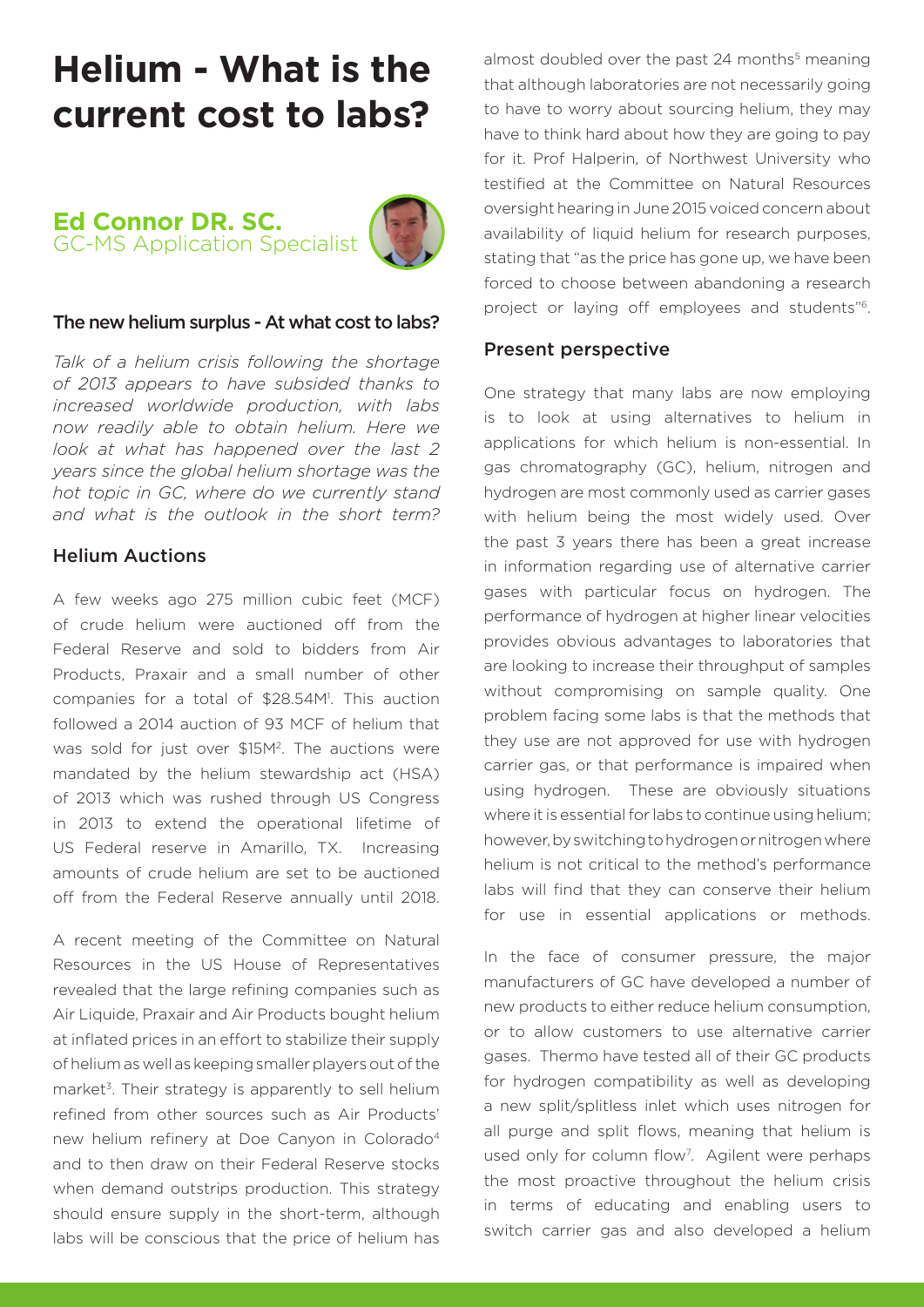saver for GC-MS users which switches the supply of gas to the GC to nitrogen when the system is idle8. The other large GC manufacturers such as Shimadzu and Perkin Elmer have also been working hard to demonstrate compatibility of their systems with hydrogen and nitrogen carrier gas.

#### Alternative carrier gases for GC

The low price and availability of helium made it the default carrier gas for the majority of GC users over the past 30-40 years. Since the helium shortage of 2012/13 a number of GC methods that were previously restricted to helium carrier gas have been revalidated for use with hydrogen and nitrogen, giving labs the option to use cheaper alternatives to helium that are also available from gas generators. The Peak Precision generator range offers ultra-high purity Nitrogen and Hydrogen to supply carrier gas and detector gas, which gives labs the possibility to eliminate cylinders entirely. For any GCs requiring air for flame support, there is also a Precision Zero air generator that completes the Precision range.

There are safety concerns from some quarters regarding hydrogen use, although many labs have been using hydrogen as flame gas for GC-FID for years. One of the main concerns is the flammability of hydrogen. Hydrogen has a lower explosive limit of 4.1% in air, however, being less viscous than helium, it is even quicker to escape and unless a large quantity is rapidly released into the environment, the danger of reaching the LEL is relatively low. Hydrogen generators, which produce hydrogen gas on-demand from de-ionised water, are a safe source of high purity hydrogen. A hydrogen generator will typically contain less than a litre of gas at any one time, whilst being capable of supplying requirements of a small lab.

#### Short-term outlook

As we move towards 2018 when the Federal Reserve is set to cease sales to non-Federal users we will see how supply is prioritised. Prof Halperin called for a further extension to the operational lifetime of the Federal Reserve beyond 2021 to ensure the long-term supply of helium to researchers and for priority to be given to areas

of research using liquid helium. Looking at the bigger picture in terms of helium distribution it is likely that if supply became more highly regulated, this could filter down to applications such as Gas Chromatography where its use is non-essential for a large number of methods, meaning that alternatives would have to be sought.

It is likely that helium will be required for GC applications for a long time to come, but as its price continues to rise and it becomes harder to source, laboratories will face continued pressure to pursue alternatives wherever possible. Hydrogen is the most suitable alternative to helium for many analyses and it is likely to be adopted by GC labs because of its cost effectiveness and availability.

#### References

1.http://www.blm.gov/nm/st/en/prog/energy/helium\_program/ Helium\_Operations.html

2.http://amarillo.com/news/local-news/2014-07-30/149-milliongovernment-helium-sold-auction

3.http://news.sciencemag.org/chemistry/2015/07/new-u-s-ruleshelium-sales-said-stifle-competition

4.http://www.zacks.com/stock/news/187142/air-products-apd-unveilsnew-doe-canyon-helium-facility?cid=CS-ZC-FT-187142

5.http://naturalresources.house.gov/calendar/eventsingle. aspx?EventID=398914

6.http://naturalresources.house.gov/uploadedfiles/halperintestimony. pdf

7.http://www.thermoscientific.com/content/dam/tfs/ATG/CMD/cmddocuments/sci-res/pres/chrom/gc/inj/OT-71468-EN-GC-Helium-Saver-OT71468-EN.pdf

8.http://www.agilent.com/cs/library/flyers/Public/Introducing%20 the%20Programmable%20Helium%20Conservation%20Module.pdf

*Ed Connor DR.SC. is a GC-MS Application Specialist, Peak Scientific, Inchinnan Business Park, Scotland, UK . Prior to joining Peak in February of this year, Ed completed his Dr.Sc. at ETH Zurich in Switzerland using GC-MS to look at herbivore induced plant volatiles and their interaction with beneficial insects. He then joined the University of Zurich where his work focused primarily on volatile collection methods and analyses using GC-MS and GC-FID.*